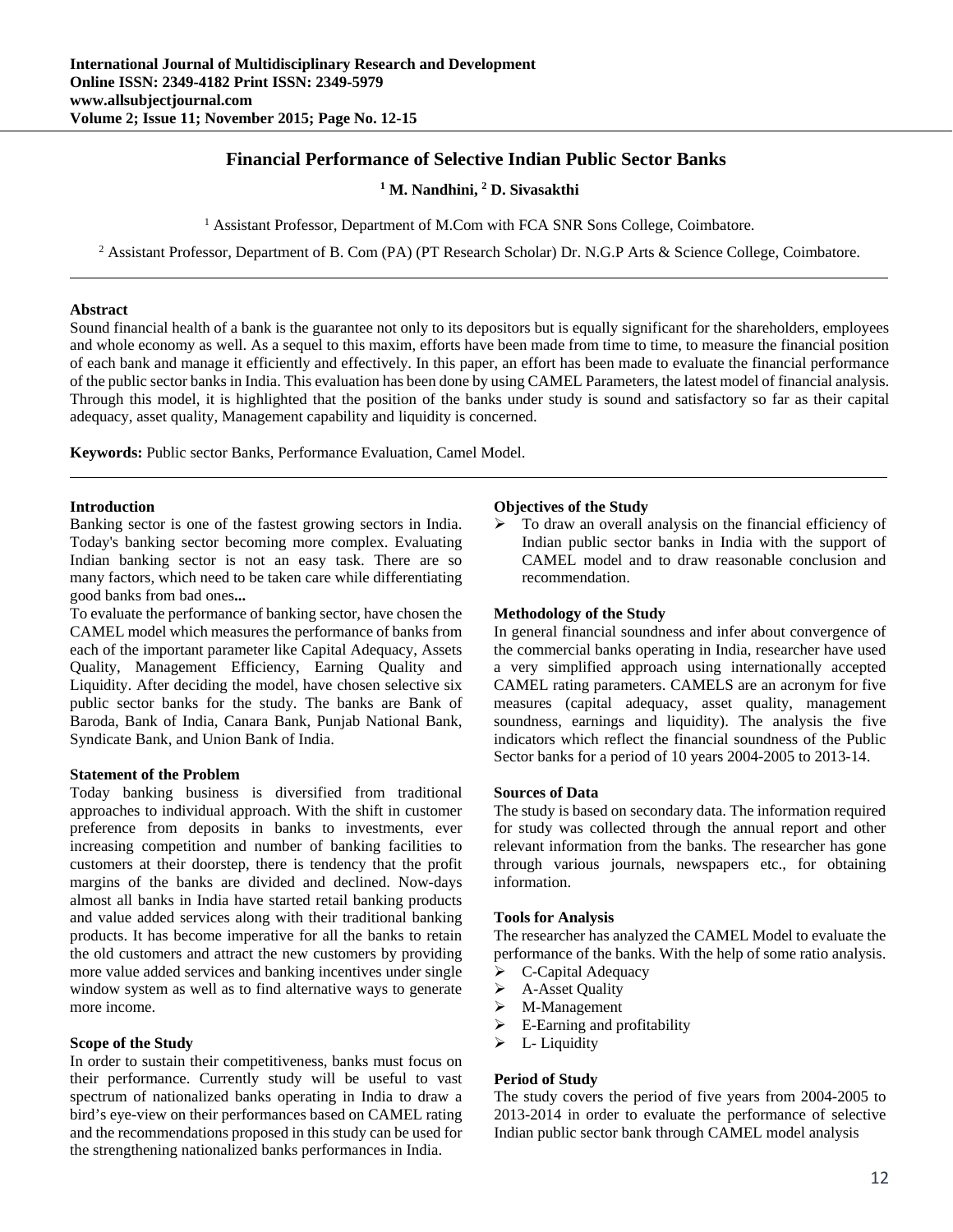# **Limitations of the Study**

- $\triangleright$  The study was limited to six Indian public sector banks.
- $\triangleright$  The study was depended only for five years data.

# **Review of Literature**

- HaseebZaman Babar and GulZeb (2011) have evaluated the "CAMEL Rating System forBanking Industry in Pakistan". Main aim of the study is to answer, does CAMELS system provide similarrating as Pakistan Credit Rating Agency (PACRA) system in assessing the performance of banks inPakistan. The researcher has selected seventeen banks from Pakistan and compared the CAMELS rankingwith PACRA for the year 2007. It is concluded that the rating published by PACRA show almost all banks are financially strong and stable where as results of CAMELS are completely different from these rating, so there is no similarities in the results of these rating system.
- $\triangleright$  Chaudhry and Singh (2012) analyzed the impact of the financial reforms on the soundness of Indian Banking through its impact on the asset quality. The study identified

the key players as risk management, NPA levels, effective cost management and financial inclusion.

### **Reference**

- 1. Babar HaseebZaman, ZebGul, (2011), "CAMEL Rating System for Banking Industry in Pakistan", UMEA School of Business and Economics.
- 2. Chaudhry,Sahila and Singh, Sultan (2012): "Impact of Reforms on the Asset Quality in Indian Banking", International Journal of Multidisciplinary Vol. 5(2): pg. 17-24

# **Camel Model**

RBI has introduced a rating methodology technique to judge the financial viability of banks is known as CAMEL (Capital adequacy, Asset Quality, Management Performance, Earning Performance, Liquidity) Mode. CAMEL model also can be used by making use of the Publicly available accounting data. In short, CAMEL model is designed to reflect a bank's Financial performance.

# **Analysis**

| <b>Years</b> | <b>Bank of</b><br><b>Baroda</b> | <b>Bank of</b><br>India | Canara<br><b>Bank</b> | <b>Punjab National</b><br><b>Bank</b> | <b>Syndicate</b><br><b>Bank</b> | <b>Union Bank of</b><br>India | <b>Average of Bank</b><br>Group |
|--------------|---------------------------------|-------------------------|-----------------------|---------------------------------------|---------------------------------|-------------------------------|---------------------------------|
| 2004-05      | 45.85                           | 58.46                   | 54.78                 | 47.85                                 | 51.29                           | 55.38                         | 52.27                           |
| 2005-06      | 52.84                           | 58.05                   | 59.80                 | 51.37                                 | 59.71                           | 59.89                         | 56.94                           |
| 2006-07      | 58.42                           | 60.02                   | 59.35                 | 59.47                                 | 57.88                           | 60.76                         | 59.32                           |
| 2007-08      | 59.41                           | 63.45                   | 59.4                  | 60.04                                 | 59.79                           | 59.92                         | 60.34                           |
| 2008-09      | 63.20                           | 63.37                   | 62.93                 | 62.65                                 | 62.59                           | 59.97                         | 62.45                           |
| 2009-10      | 62.89                           | 61.28                   | 63.96                 | 62.91                                 | 65.02                           | 61.14                         | 62.87                           |
| 2010-11      | 63.81                           | 60.68                   | 63.22                 | 63.99                                 | 68.21                           | 63.98                         | 63.98                           |
| 2011-12      | 64.24                           | 64.71                   | 62.14                 | 64.12                                 | 67.75                           | 67.84                         | 65.13                           |
| 2012-13      | 59.98                           | 63.93                   | 58.73                 | 64.47                                 | 68.60                           | 66.73                         | 63.74                           |
| 2013-14      | 63.16                           | 63.60                   | 62.41                 | 64.85                                 | 68.02                           | 65.89                         | 64.66                           |
| Mean         | 59.38                           | 61.76                   | 60.67                 | 60.17                                 | 62.89                           | 62.15                         | 61.17                           |
| <b>SD</b>    | 5.88                            | 2.39                    | 2.79                  | 5.91                                  | 5.72                            | 3.86                          | 4.06                            |
| <b>CV</b>    | 9.91                            | 3.87                    | 4.60                  | 9.82                                  | 9.10                            | 6.22                          | 6.63                            |
| <b>CGR</b>   | 2.74                            | 1.00                    | 0.90                  | 3.01                                  | 2.91                            | 1.89                          | 2.05                            |

**Table 1:** Ratio of Advances to Total Assets (Values in Per Cent)

**Source:** Annual Reports of RBI

### **Inference**

From the above data analysis it has been inferred that, at the fiscal year 2004-05 the advances to total assets ratio of Punjab national bank was 47.85 and it had increased to 64.85 per cent by the end of the year 2013-14. The advances to total assets ratio had registered maximum growth of 3.01 per cent, this indicates that PNB is highly dependent on the debts. Further it has been observed that the advances to total assets ratio of

Canara bank had increased from 54.78 per cent to 62.41 per cent by the end of the study period 0.90 between the years 2004-05 to 2013-14. The advances to total assets ratio of Canara bank had registered lowest growth of 0.90 per cent between the ten years study period, this minimal growth rate indicates the financial stability of the respective bank.

#### **II. Asset Quality (Quality of Assets)**

| Table 2: Ratio of Net Npa to Net Advances (Values in Per cent) |  |
|----------------------------------------------------------------|--|
|----------------------------------------------------------------|--|

| <b>Years</b> | <b>Bank of</b><br><b>Baroda</b> | <b>Bank of</b><br>India | Canara<br><b>Bank</b> | <b>Punjab National</b><br><b>Bank</b> | <b>Syndicate</b><br><b>Bank</b> | <b>Union Bank of</b><br>India | <b>Average of Bank</b><br>Group |
|--------------|---------------------------------|-------------------------|-----------------------|---------------------------------------|---------------------------------|-------------------------------|---------------------------------|
| 2004-05      | 1.45                            | 2.80                    | 1.88                  | 0.20                                  | 1.56                            | 2.64                          | 1.76                            |
| 2005-06      | 0.87                            | 1.49                    | 1.12                  | 0.29                                  | 0.86                            | 1.56                          | 1.03                            |
| 2006-07      | 0.60                            | 0.95                    | 0.94                  | 0.76                                  | 0.76                            | 0.96                          | 0.83                            |
| 2007-08      | 0.47                            | 0.52                    | 0.84                  | 0.64                                  | 0.97                            | 0.17                          | 0.60                            |
| 2008-09      | 0.31                            | 0.44                    | 1.09                  | 0.17                                  | 0.77                            | 0.34                          | 0.52                            |
| 2009-10      | 0.34                            | 1.31                    | 1.06                  | 0.53                                  | 1.07                            | 0.81                          | 0.85                            |
| 2010-11      | 0.35                            | 0.91                    | 1.11                  | 0.85                                  | 0.97                            | 1.19                          | 0.90                            |
| 2011-12      | 0.54                            | 1.47                    | 1.46                  | 1.52                                  | 0.96                            | l.70                          | 1.28                            |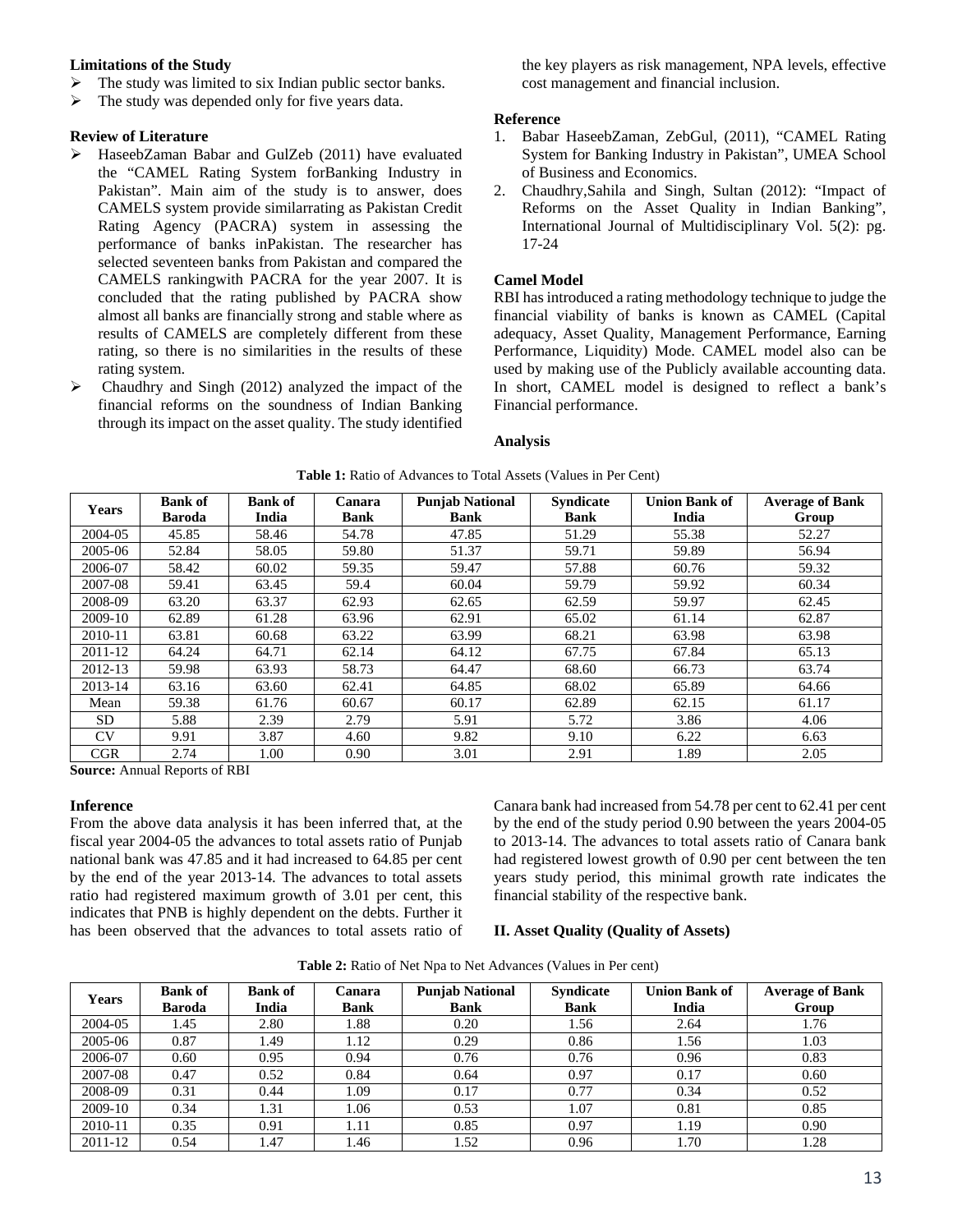| 2012-13   | 1.28  | 2.06  | 2.18  | 2.35  | 0.78  | 1.61  | 1.71  |
|-----------|-------|-------|-------|-------|-------|-------|-------|
| 2013-14   | 1.52  | 2.00  | 1.96  | 2.85  | 1.56  | 2.33  | 2.04  |
| Mean      | 0.77  | 1.40  | 1.36  | 1.02  | 1.03  | 1.33  | 1.15  |
| <b>SD</b> | 0.48  | 0.74  | 0.48  | 0.93  | 0.30  | 0.80  | 0.52  |
| CV        | 61.58 | 52.97 | 34.93 | 91.49 | 29.19 | 59.98 | 45.32 |
| CGR       | 1.10  | 2.57  | 5.00  | 30.57 | 0.49  | 5.39  | 5.43  |

**Source:** Annual Reports of RBI

#### **Inference**

The above table clearly indicates that, the net NPA to net advances ratio of Punjab national bank had registered significant growth of 30.57 per cent per annum and the ratio had increased from 0.20 per cent to 2.85 per cent between the years 2004-05 to 2013-14. Followed by it has been observed that,

Syndicate bank had registered growth of 0.49 per cent. The net NPA to net advances ratio of Syndicate bank was 1.56 per cent at the beginning and by the end of the study period 2013-14.

# **III Management Efficiency (Quality of Operational Management)**

| <b>Years</b> | <b>Bank of</b><br><b>Baroda</b> | <b>Bank of</b><br>India | Canara<br><b>Bank</b> | <b>Punjab National</b><br><b>Bank</b> | <b>Syndicate</b><br><b>Bank</b> | <b>Union Bank of</b><br>India | <b>Average of Bank</b><br>Group |
|--------------|---------------------------------|-------------------------|-----------------------|---------------------------------------|---------------------------------|-------------------------------|---------------------------------|
| 2004-05      | 44.95                           | 50.32                   | 59.76                 | 39.63                                 | 38.33                           | 47.66                         | 46.78                           |
| 2005-06      | 55.32                           | 59.41                   | 74.22                 | 46.91                                 | 45.64                           | 58.77                         | 56.71                           |
| 2006-07      | 74.16                           | 74.27                   | 89.68                 | 56.73                                 | 58.41                           | 64.55                         | 69.63                           |
| 2007-08      | 90.94                           | 92.58                   | 97.14                 | 68.41                                 | 72.74                           | 75.10                         | 82.82                           |
| 2008-09      | 111.90                          | 106.68                  | 114.07                | 80.35                                 | 84.26                           | 87.64                         | 97.48                           |
| 2009-10      | 130.83                          | 120.54                  | 128.05                | 86.22                                 | 85.40                           | 98.39                         | 108.24                          |
| 2010-11      | 154.95                          | 142.77                  | 149.99                | 105.59                                | 92.40                           | 112.21                        | 126.32                          |
| 2011-12      | 168.36                          | 138.71                  | 150.94                | 116.56                                | 99.56                           | 119.84                        | 132.33                          |
| 2012-13      | 183.25                          | 153.49                  | 155.86                | 117.16                                | 109.48                          | 128.92                        | 141.36                          |
| 2013-14      | 183.48                          | 156.52                  | 165.52                | 120.05                                | 110.62                          | 128.63                        | 144.14                          |
| Mean         | 119.81                          | 109.53                  | 118.52                | 83.76                                 | 79.68                           | 92.17                         | 100.58                          |
| <b>SD</b>    | 52.21                           | 39.12                   | 37.21                 | 30.32                                 | 25.44                           | 29.92                         | 35.58                           |
| CV           | 43.58                           | 35.72                   | 31.39                 | 36.20                                 | 31.93                           | 32.46                         | 35.37                           |
| <b>CGR</b>   | 17.71                           | 13.85                   | 11.79                 | 13.82                                 | 12.25                           | 12.10                         | 13.64                           |

**Table 3:** Business per Branch (Amount in `.lakhs)

**Source:** Annual Reports of RBI

#### **Inference**

From the above empirical data analysis it has been inferred that, the business per branch ratio of Bank of India had rose from 50.32 lakhs in 2004-05 to 156.52 lakhs by the end of the year 2013-14. The business per branch ratio of BOI has recorded 13.85 per cent growth rate per annum. Followed by, it has been observed that the business per branch ratio of Canara bank had registered growth of 11.79 per cent and the ratio had rose from `.59.76 lakhs to `.165.52 lakhs between the years 2004-05 to 2013-14.

#### **III. Earnings Ratio/Profitability (Quality of Profitability)**

| <b>Years</b> | <b>Bank of</b><br><b>Baroda</b> | <b>Bank of</b><br>India | Canara<br><b>Bank</b> | <b>Punjab National</b><br><b>Bank</b> | <b>Syndicate</b><br><b>Bank</b> | <b>Union Bank of</b><br>India | <b>Average of Bank</b><br>Group |
|--------------|---------------------------------|-------------------------|-----------------------|---------------------------------------|---------------------------------|-------------------------------|---------------------------------|
| 2004-05      | 0.75                            | 0.86                    | 0.54                  | 1.14                                  | 1.41                            | 0.75                          | 0.91                            |
| 2005-06      | 1.21                            | 0.90                    | 0.85                  | 1.29                                  | 1.54                            | 1.12                          | 1.15                            |
| 2006-07      | 1.07                            | 0.82                    | 0.75                  | 1.48                                  | 1.02                            | 0.82                          | 0.99                            |
| 2007-08      | 0.61                            | 0.33                    | 0.33                  | 0.85                                  | 0.62                            | 0.24                          | 0.50                            |
| 2008-09      | 0.40                            | 0.02                    | 0.38                  | 0.58                                  | 0.72                            | 0.51                          | 0.44                            |
| 2009-10      | 0.04                            | 0.42                    | 0.26                  | 0.44                                  | 0.64                            | 0.30                          | 0.35                            |
| 2010-11      | 0.57                            | 0.78                    | 0.54                  | 0.82                                  | 1.10                            | 0.89                          | 0.78                            |
| 2011-12      | 0.43                            | 0.44                    | 0.49                  | 0.67                                  | 1.03                            | 0.62                          | 0.61                            |
| 2012-13      | 0.47                            | 0.37                    | 0.51                  | 0.84                                  | 1.01                            | 0.68                          | 0.65                            |
| 2013-14      | 0.44                            | 0.47                    | 0.48                  | 0.93                                  | 0.85                            | 0.80                          | 0.66                            |
| Mean         | 0.60                            | 0.54                    | 0.51                  | 0.90                                  | 0.99                            | 0.67                          | 0.70                            |
| SD.          | 0.34                            | 0.29                    | 0.18                  | 0.32                                  | 0.31                            | 0.27                          | 0.26                            |
| <b>CV</b>    | 56.79                           | 53.03                   | 34.87                 | 35.49                                 | 30.84                           | 39.83                         | 36.25                           |
| CGR          | $-10.60$                        | $-5.39$<br>25.5         | $-3.38$               | $-5.41$                               | $-3.49$                         | $-0.55$                       | $-4.82$                         |

**Table 4:** Ratio of Burden to Total Assets (Values in Per Cent)

**Source:** Annual Reports of RBI